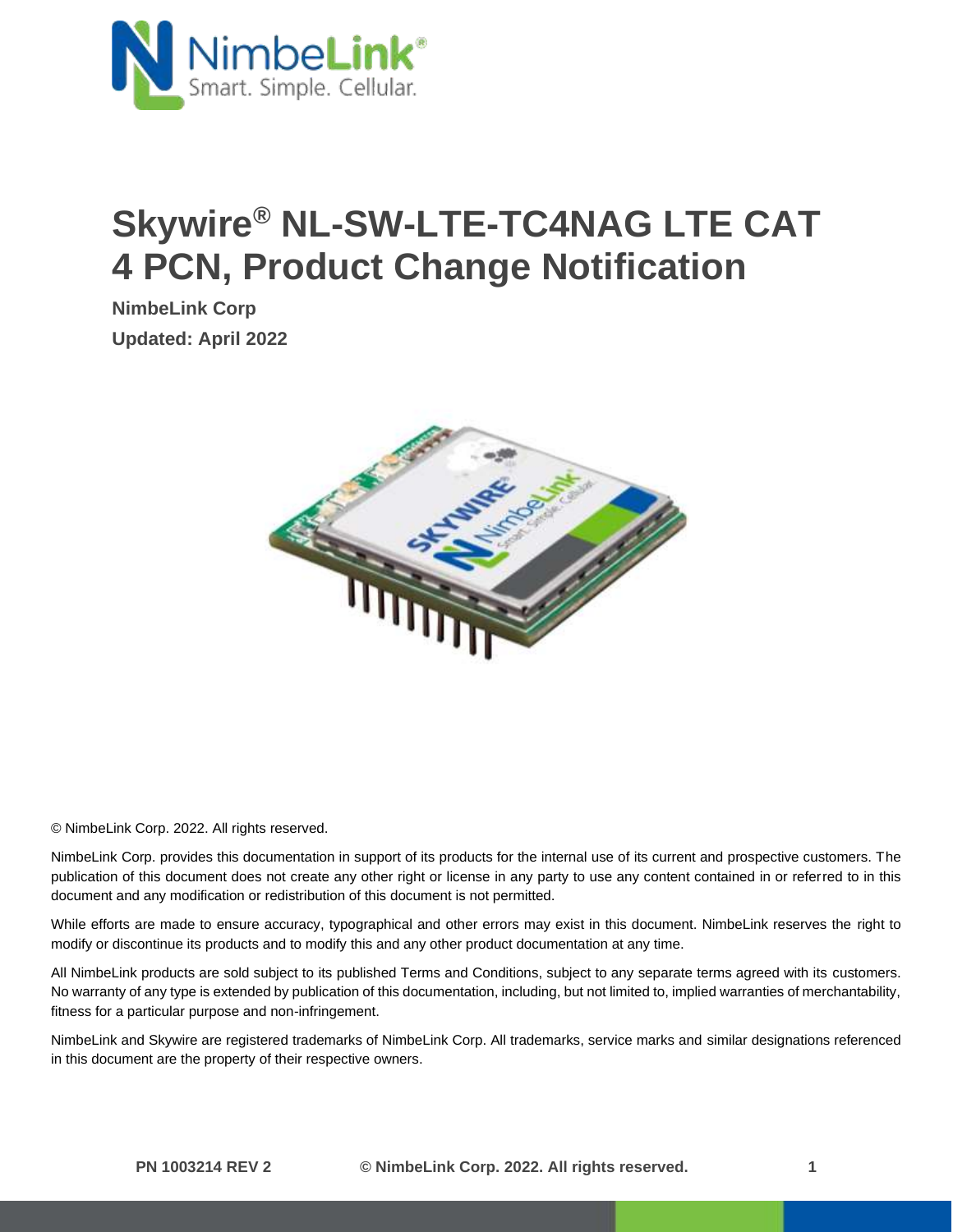## <span id="page-1-0"></span>**Table of Contents**

| <b>Table of Contents</b> |                                 |   |
|--------------------------|---------------------------------|---|
|                          | 1. Introduction                 | 3 |
|                          | 2. Migration Overview           | 3 |
|                          | 3. Contact                      | 3 |
|                          | 4. Document Version Information | 4 |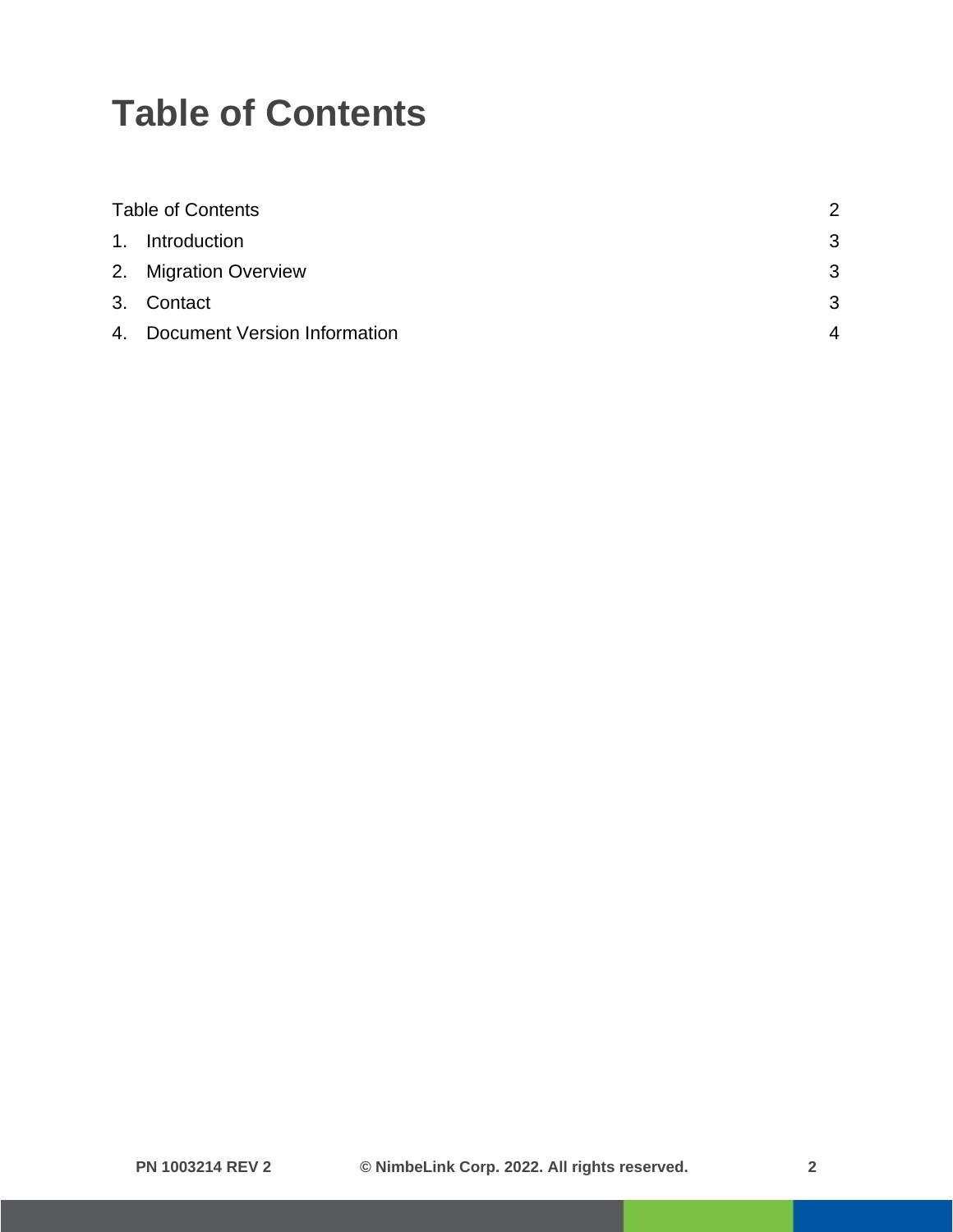## <span id="page-2-0"></span>**1. Introduction**

Over their lifetime, Skywire® modems may incur several firmware updates provided by cellular module manufacturers. These updates improve communication, fix bugs, and add features to the module and resulting modem functionality. NimbeLink will stay current with the latest firmware releases. It is recommended that customers also test and apply these new firmware versions when they become available.

The purpose of this PCN is for a Firmware change and to note the supplier adding additional sources for some components on the module. These second source changes do not materially affect the performance of the module and the subsequent NimbeLink modem.

The NL-SW-LTE-TC4NAG is in volume production. The replacement is the NL-SW-LTE-TC4NAG-B, which will transition to volume production in the summer of 2022. NimbeLink recommends you use your supply of NL-SW-LTE-TC4NAG before moving to the new part number. Please contact your supply partner for order placement.

The NL-SW-LTE-TC4NAG Skywire® modem was originally manufactured using Telit firmware version M0F.660006. Telit has since released new firmware, release M0F.660012, which includes many updates including support for AT&T's FirstNet new MTU size requirement. For a complete list of updated items, please refer to Section 2 of Telit's "Delta SW LE910Cx-NF" document (80561DSW10199A rev6.1) available via Telit's Download zone<http://www.telit.com/download-zone/>

For any questions, please contact [sales@airgain.com](mailto:sales@airgain.com) 

#### <span id="page-2-1"></span>**2. Migration Overview**

Customers with existing products can update to version M0F.660012 via a firmware update procedure, example procedure provided in application note 30108 rev 1. [http://nimbelink.com/Documentation/Skywire/4G\\_LTE\\_Cat\\_3/30235\\_NL-](http://nimbelink.com/Documentation/Skywire/4G_LTE_Cat_3/30235_NL-SW-LTE-TNAG_FirmwareUpdateProcedure.pdf)[SW-LTE-TNAG\\_FirmwareUpdateProcedure.pdf](http://nimbelink.com/Documentation/Skywire/4G_LTE_Cat_3/30235_NL-SW-LTE-TNAG_FirmwareUpdateProcedure.pdf)

Customers are not required to migrate to the new Firmware. New designs should migrate to part number NL-SW-LTE-TC4NAG-B which is specific to firmware version M0F.660012 to have the most current version of Firmware for new design starts.

#### <span id="page-2-2"></span>**3. Contact**

For further information please contact NimbeLink sales team at:

[Sales@airgain.com](mailto:Sales@airgain.com)